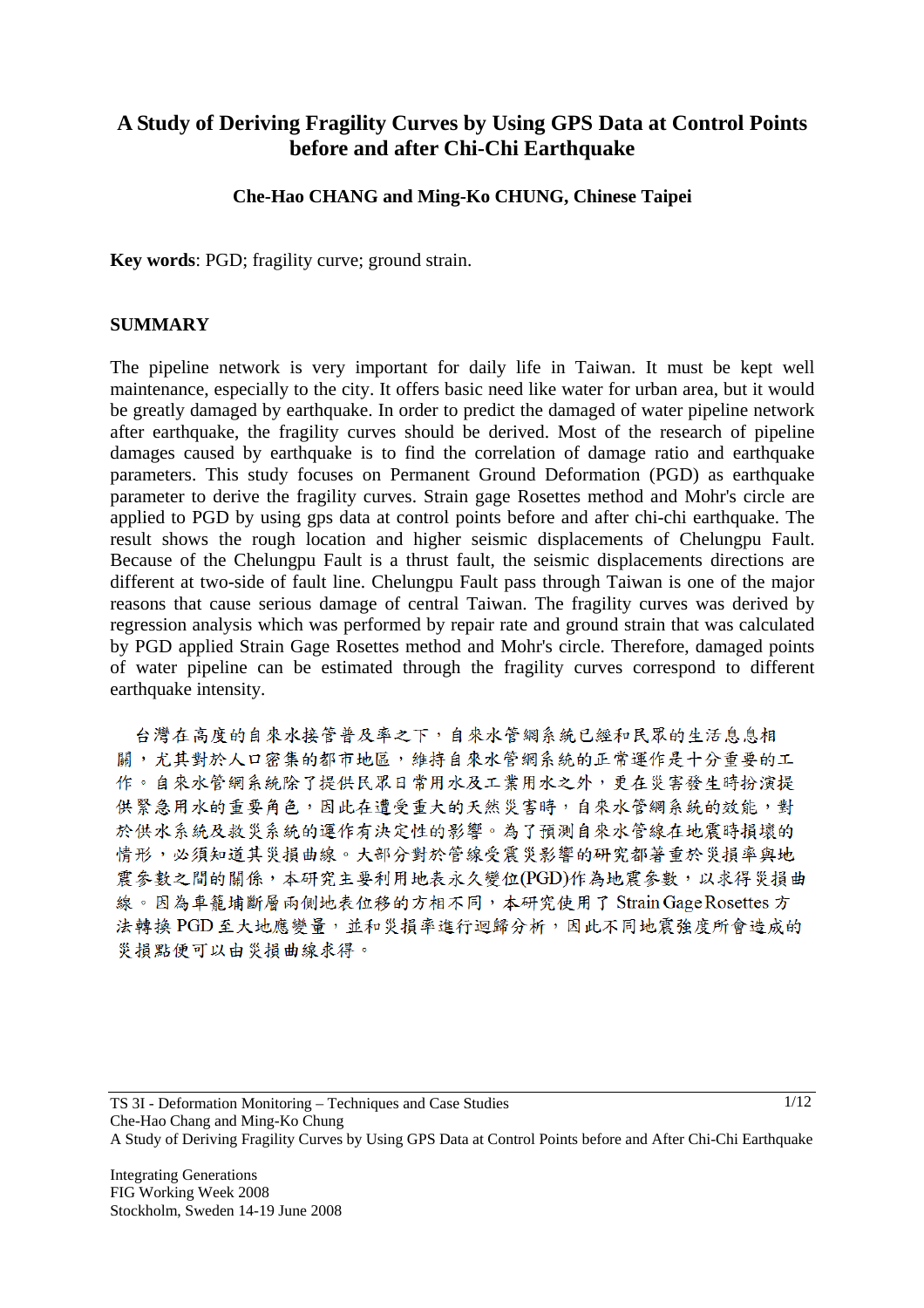# **A Study of Deriving Fragility Curves by Using GPS Data at Control Points before and after Chi-Chi Earthquake**

# **Che-Hao CHANG and Ming-Ko CHUNG, Chinese Taipei**

# **1. INTRODUCTION**

The water pipeline network is essential for daily life. It offers domestic water for 90.4% population in Taiwan, and over 99% in urban area. It also provides industry using and firefighting using. However, it is damaged easily by earthquake. In order to predict the damage of water pipeline network, the researches of pipeline damages caused by earthquake are usually showed the correlation of damage ratio and earthquake parameters as fragility curves. Toprak[1] derived fragility curves of San Fernando Earthquake in 1971, Whittier Narrowa Earthquake in 1987, and Loma Prieta Earthquake in 1989. Wang[2] analyzed the damages of water pipelines in Fengyuan, Dungshr, Shrgang, Wufend, and Puli during the 921 Chi-Chi Earthquake. Wang[3] showed the broken pipelines are 84.63% under Ø50mm, 13.8% between Ø50mm and Ø250mm, 1.06% over Ø250mm. According to this report, the damages of water pipelines caused by earthquake were mostly under Ø250mm. But the digitized maps of water pipeline networks are not ready, the researchers have to digitize the maps from construction blueprints by themselves. Therefore, it's not possible that to digitize and analyzed all pipelines. In fact, the maps digitized from over Ø250mm were more complete than the others. We chose the pipelines over Ø250mm for study not only because of the reasons above but also because the purpose of fragility curve in this study is understanding the effects of earthquake for whole water pipeline systems.

The Permanent Ground Deformation (PGD) is the displacement of surface before and after earthquake, including liquefaction, landsliding and subsidence [4]. Because of the PGD data is hard to obtain, the researches of fragility curves are usually using PGA or PGV as earthquake parameter. However, the most important property of PGD is that it can present difference of surface directly before and after earthquake. The Taiwan Land Surveying and Mapping Center resurveyed all triangulation points' coordinates by using GPS after Chi-Chi Earthquake. Therefore, the PGD can be calculated by triangulation points' coordinates before and after Chi-Chi Earthquake.

# **2. DATA COLLECTION AND PROCESSING OF PIPELINE NETWORK**

# **2.1 Study Area**

The central part of Taiwan was damaged seriously by Chi-Chi Earthquake. We chose 7 cities as study area, and collected the GIS data of pipeline networks and damaged points. The chosen cities were Fengyuan, Wufeng, Puli, Mingjian, Huatan ,Lukang and Fusing. The GIS data of water pipeline network was digitized from the construction blueprints(1/500 and 1/1000) (Figure 1). Figure 1 also shows that there were 3 cities passed through by Chelungpu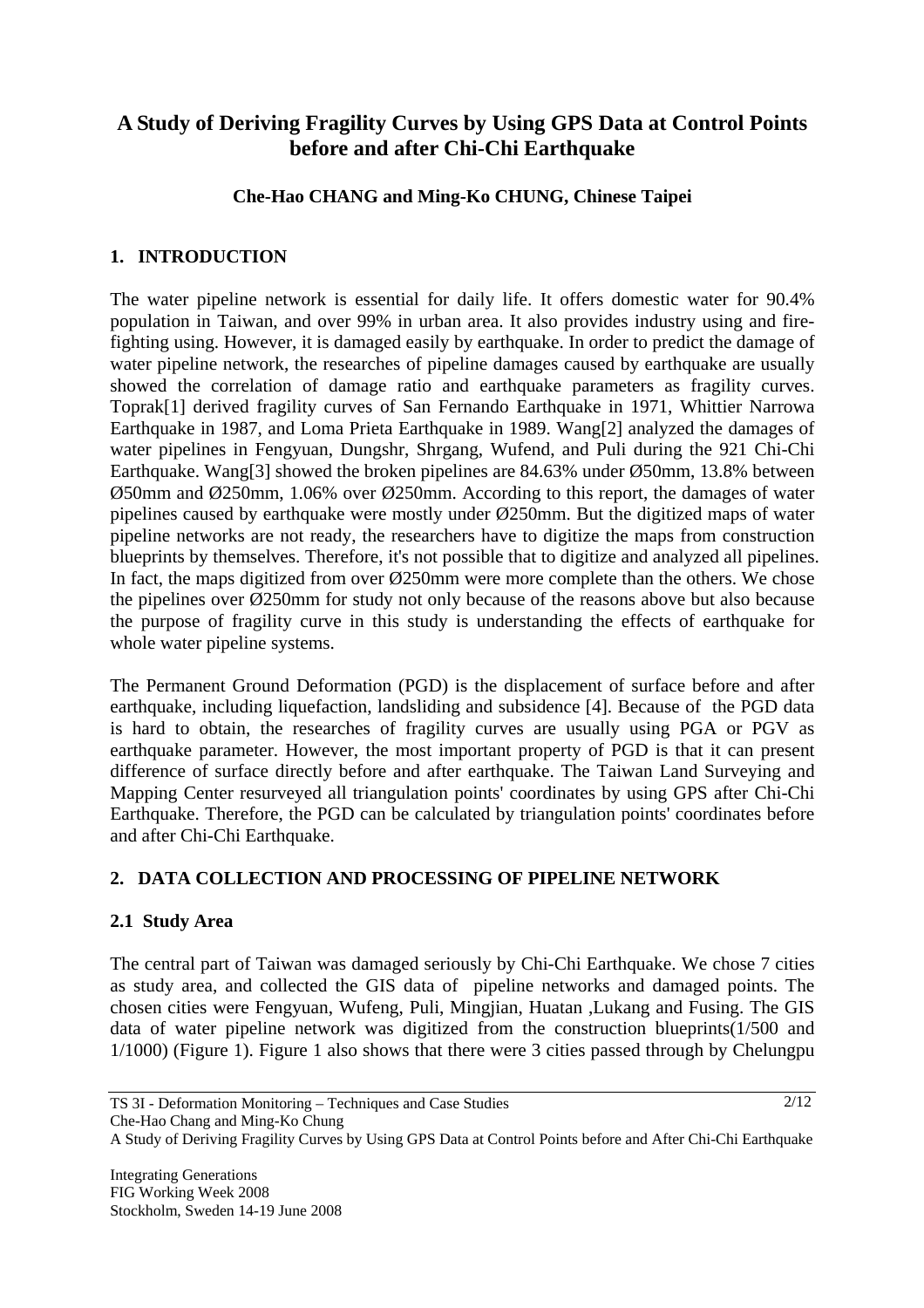

Fault. The damaged points were digitized from repair work orders which locate point by address.

**Figure 1**. The study area

# **2.2 Data Processing of Pipeline Networks**

Although the digitized maps of study area have been collected, they were digitized from different scales of construction blueprints. It means that the maps digitized from 1/500 blueprints have more details than 1/1000. For example, the digitized map in Fengyuan has smaller diameter pipelines than Puli (Figure 2).

There is an one more reason, the larger diameter pipelines have more resistance for the same material [5]. Therefore, we have to determine the range of diameters for regression analysis.

- 1. The digitized maps of pipelines over Ø250mm were more complete.
- 2. There was no damaged point at pipeline larger than  $\varnothing$  500mm. For example, there were 412 damaged points in Mingjian, and no one was located at pipelines larger than 500mm.

For the reasons mentioned above, the regression analysis will be performed by using the pipelines between 250mm and 500mm.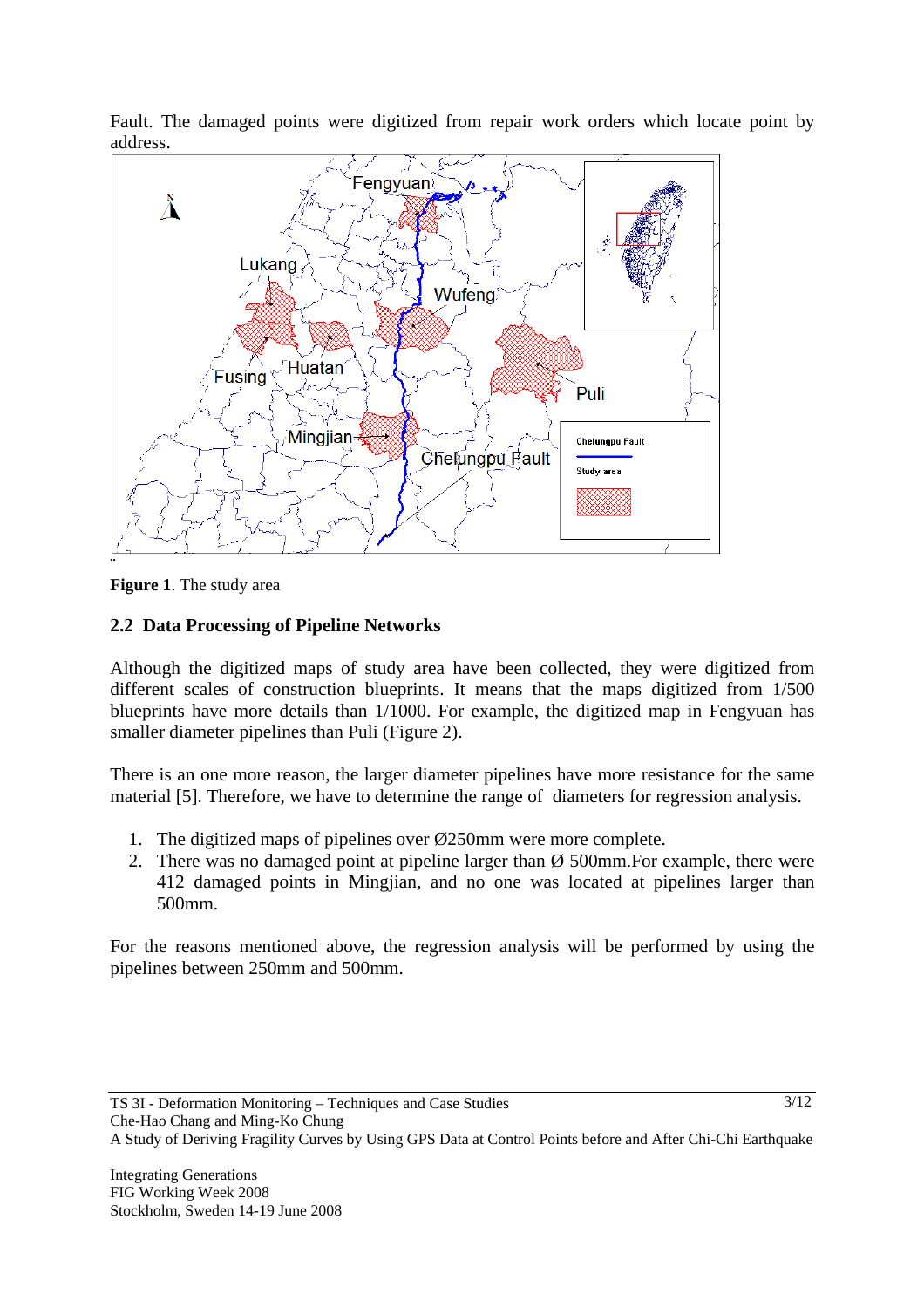

**Figure 2**. The water pipelines in Puli and Fengyuan at the same scale.

# **2.3 Data Processing of Damaged Points**

The damaged points was digitized by address from repair work orders. We can't locate them at accurate location because there was no maps with address. Furthermore, the damaged point may be not located at pipeline (Figure 3), because the digitized map was not detail enough. Therefore, an processing to select the damaged points near the pipelines has be made.

Considering the inaccuracy of digitizing, we selected the damaged points near the pipelines within a radius of 20m by using GIS (Figure 4). This processing can filter the damaged points that was far from pipelines. However, Figure 5 shows the damaged points belong to pipelines smaller than Ø250mm had been selected at intersection of pipelines. The red lines mean the pipelines over Ø250mm, and the asterisks mean the damaged points selected by the processing. We can find out the asterisks are not belong to lager pipelines. Therefore, we also filtered this kind of damaged point manually.



**Figure 3.** The location of damaged points and pipleines.

Integrating Generations FIG Working Week 2008 Stockholm, Sweden 14-19 June 2008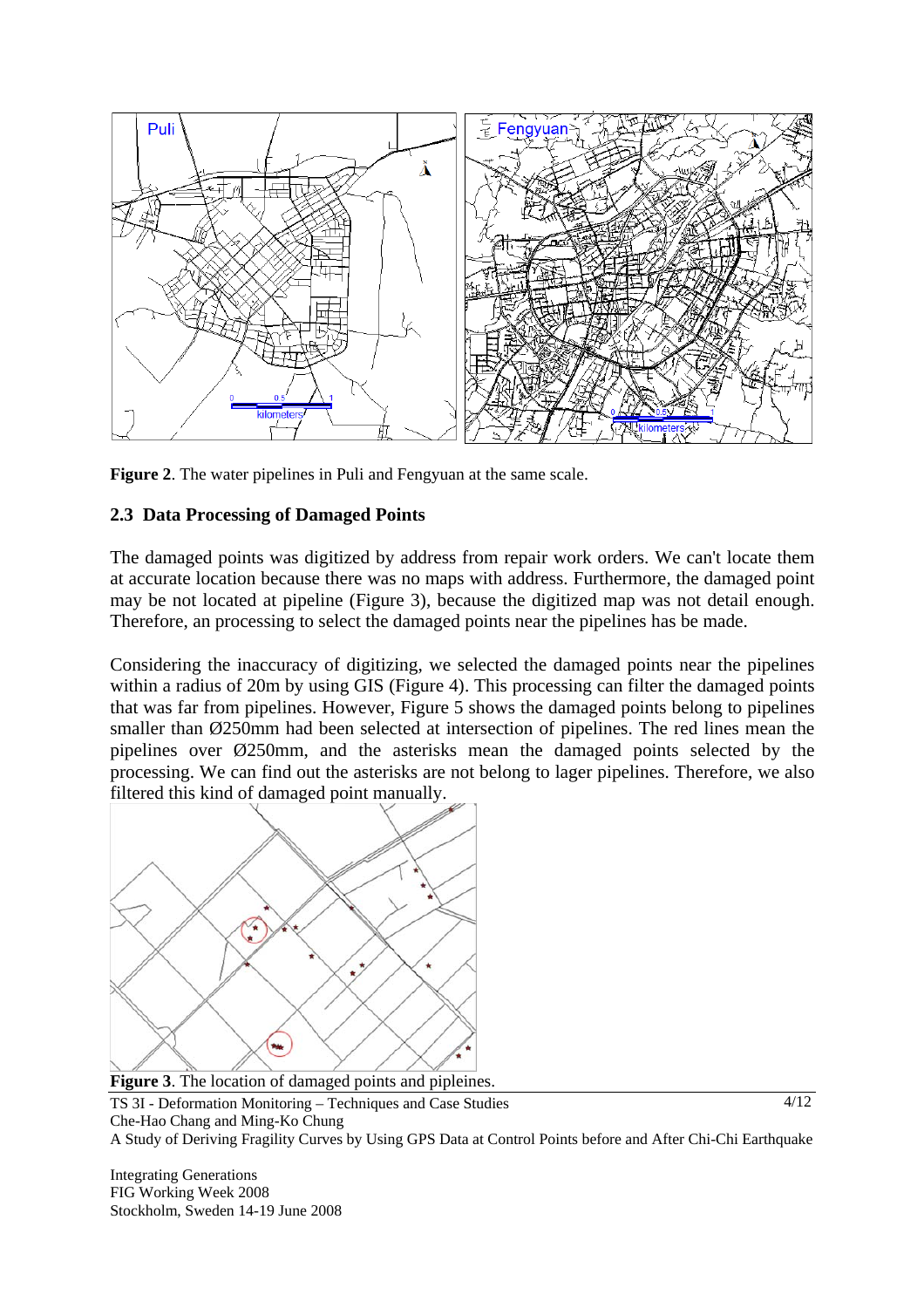

**Figure 4.** Buffer select by using GIS.



**Figure 5**. To judge which pipeline does damaged point belong to.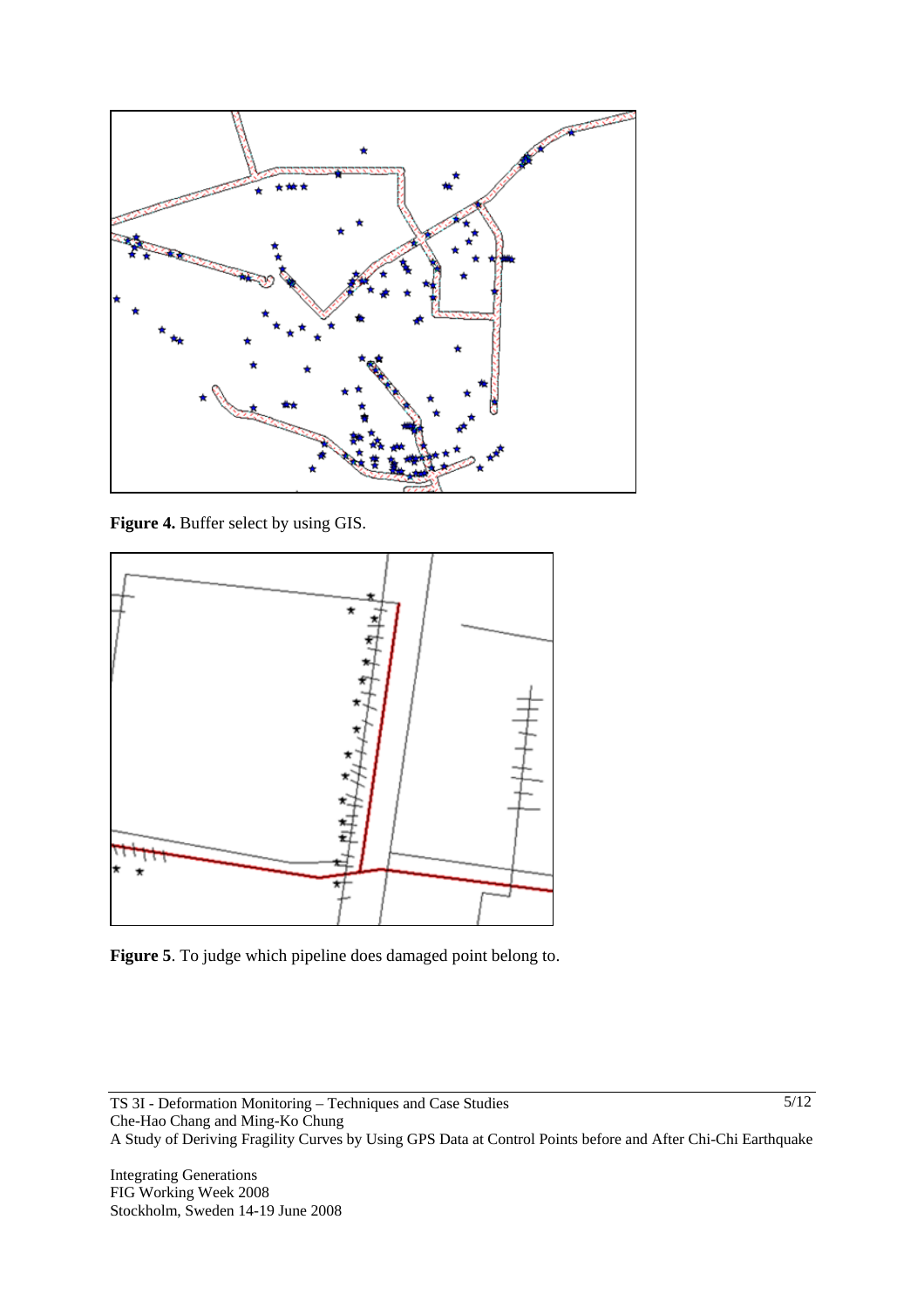#### **3. FRAGILITY ANALYSIS OF PIPELINE NETWORK**

#### **3.1 Calculation of Ground Strain**

The Permanent Ground Deformation (PGD) can be calculated by the difference of coordinates before and after earthquake. There are 891 control points with coordinates before and after Chi-Chi Earthquake. The triangles can be made of every three points as triangle network (Figure 6). Therefore, we applied Strain Gage Rosettes method for calculating plane-strain of every triangle. The Strain Gage Rosettes method can be written as

$$
\begin{bmatrix} \varepsilon_A \\ \varepsilon_B \\ \varepsilon_C \end{bmatrix} = \begin{bmatrix} \cos^2 \alpha_A & \sin^2 \alpha_A & \frac{1}{2} \sin 2\alpha_A \\ \cos^2 \alpha_B & \sin^2 \alpha_B & \frac{1}{2} \sin 2\alpha_B \\ \cos^2 \alpha_C & \sin^2 \alpha_C & \frac{1}{2} \sin 2\alpha_C \end{bmatrix} \begin{bmatrix} \varepsilon_x \\ \varepsilon_y \\ \gamma_{xy} \end{bmatrix} \tag{1}
$$

Where,  $\mathcal{E}_A$   $\mathcal{E}_B$   $\mathcal{E}_C$  are strains of each side(Figure 7),  $\alpha_A$   $\alpha_B$   $\alpha_C$  are the angles from the xaxis, and  $\epsilon_x \epsilon_y \gamma_{xy}$  are the plane-strains to calculate.



TS 3I - Deformation Monitoring – Techniques and Case Studies Che-Hao Chang and Ming-Ko Chung A Study of Deriving Fragility Curves by Using GPS Data at Control Points before and After Chi-Chi Earthquake 6/12

Integrating Generations FIG Working Week 2008 Stockholm, Sweden 14-19 June 2008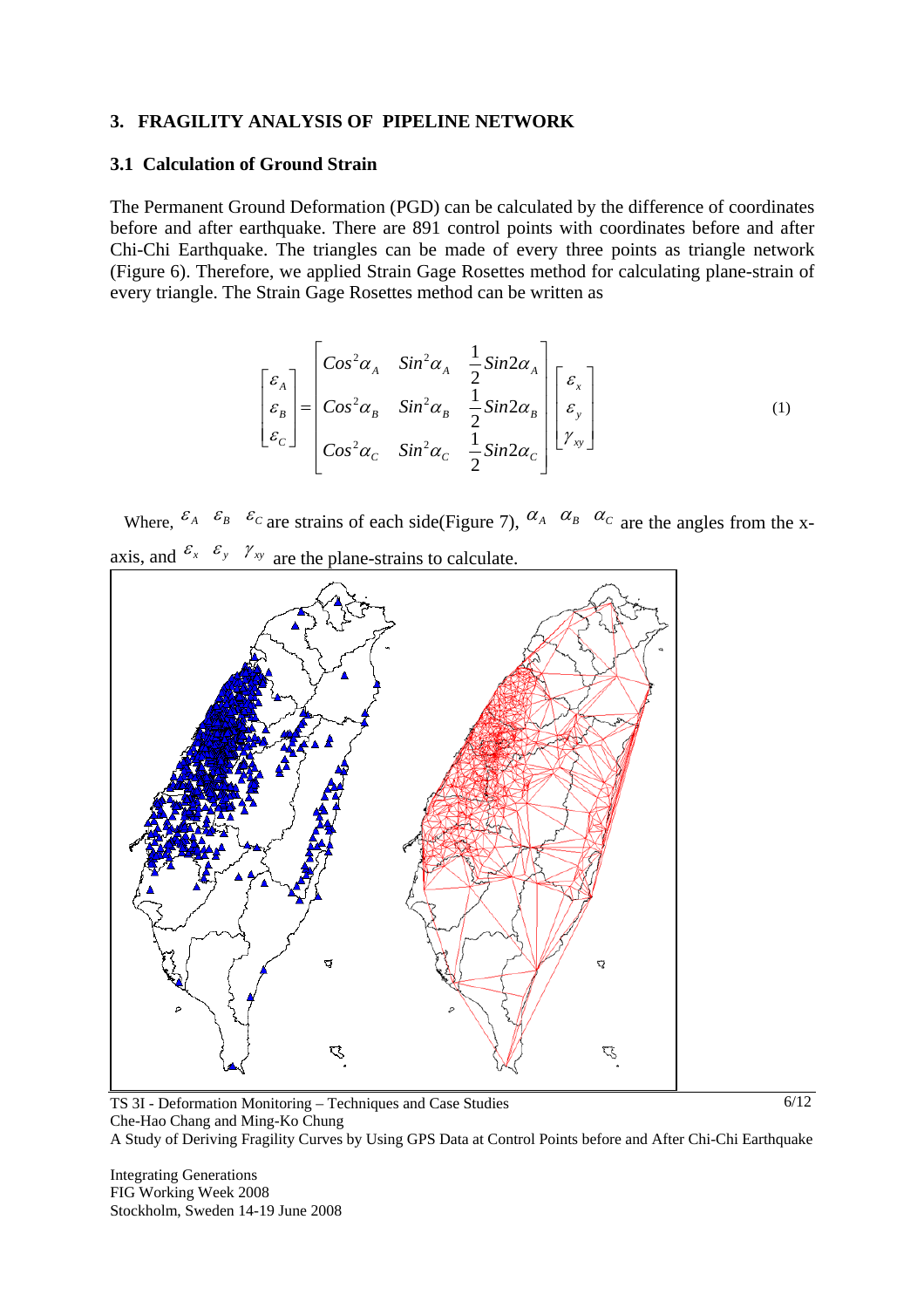**Figure 6**. The control points and triangle network.



**Figure 7.** Strain Gage Rosettes method

There are three major steps to calculate plane-strains:

- 1. The angles: we can calculate the slope of every side by coordinates, and calculate the angles by arctangent.
- 2. The strains of each side: the triangle OPR and O'P'R' were before and after earthquake (Figure 8). The angles caused by displacement can be ignored because they are too small for whole surface. Therefore, the strains of each side were calculated by dividing difference of distance before and after earthquake by the distance before earthquake.

$$
\varepsilon_{A} = \frac{OP - OP}{OP}
$$
  
\n
$$
\varepsilon_{B} = \frac{OR - OR}{OR}
$$
  
\n
$$
\varepsilon_{C} = \frac{PR - PR}{PR}
$$
\n(2)

3. The plane-strains can be calculated by  $Eq(1)$ .

7/12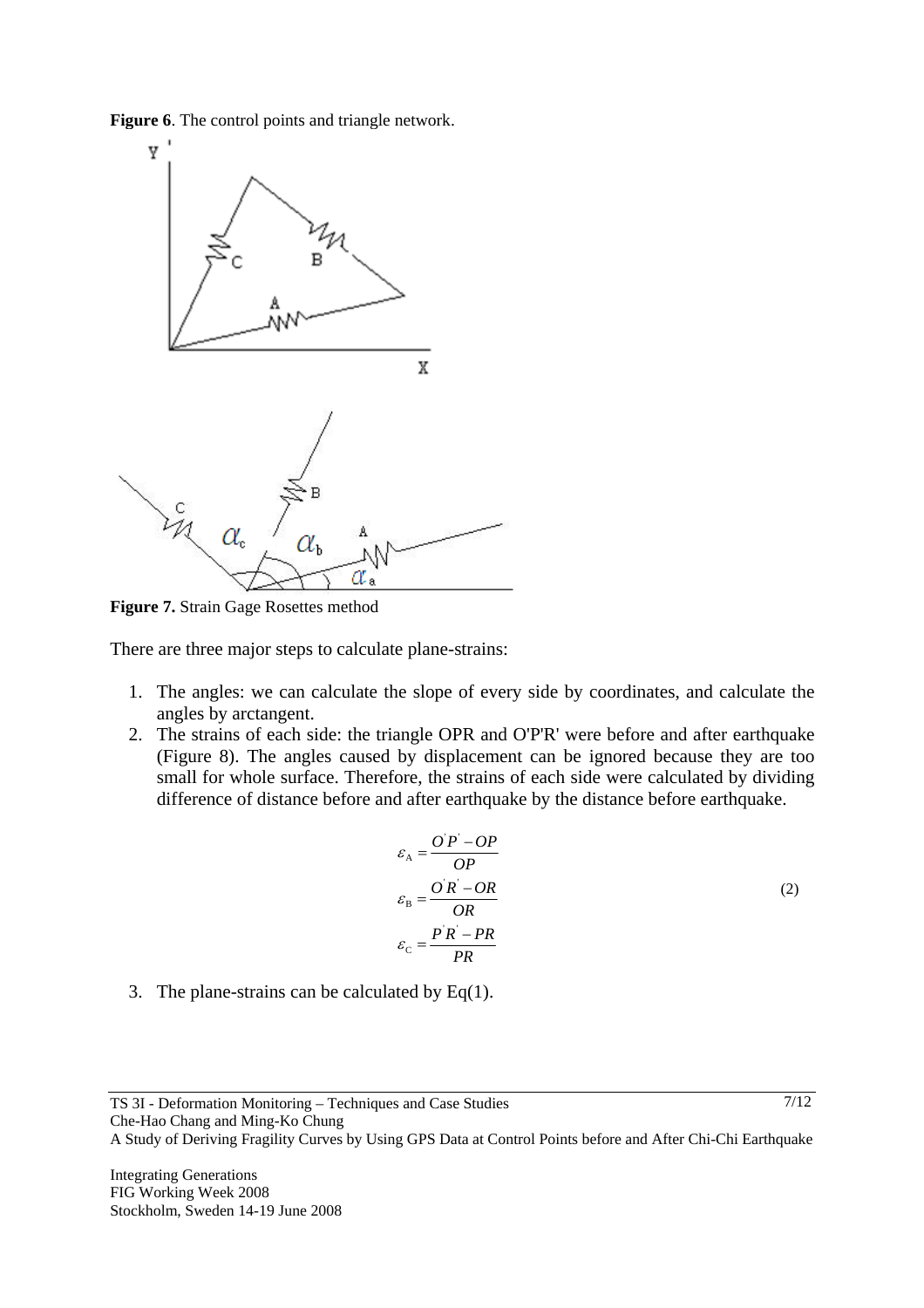

**Figure 8**. The control points' position before and after earthquake.

.

We also calculated the maximum strain( $\varepsilon_{\text{max}}$ ) and shearing force( $\gamma_{\text{max}}$ ) by Mohr's circle as Eq (3). We use bigger absolute value of  $\varepsilon_{\text{max}}$  and  $\gamma_{\text{max}}$  as maximum strain because the plus and minus also mean the direction of ground strain.

$$
\varepsilon_{ave} = \frac{\varepsilon_x + \varepsilon_y}{2}
$$
\n
$$
R = \sqrt{\left(\frac{\varepsilon_x - \varepsilon_y}{2}\right)^2 + \left(\frac{\gamma_{XY}}{2}\right)^2}
$$
\n
$$
\varepsilon_{max} = \varepsilon_{ave} + R
$$
\n
$$
\varepsilon_{min} = \varepsilon_{ave} - R
$$
\n
$$
\gamma_{max} = 2R
$$
\n(3)

Figure 9 and 10 contain the Chelungpu Fault and triangle network with  $\varepsilon_{\text{max}}$  and  $\gamma_{\text{max}}$ . They show there are larger ground strains near the Chelungpu Fault.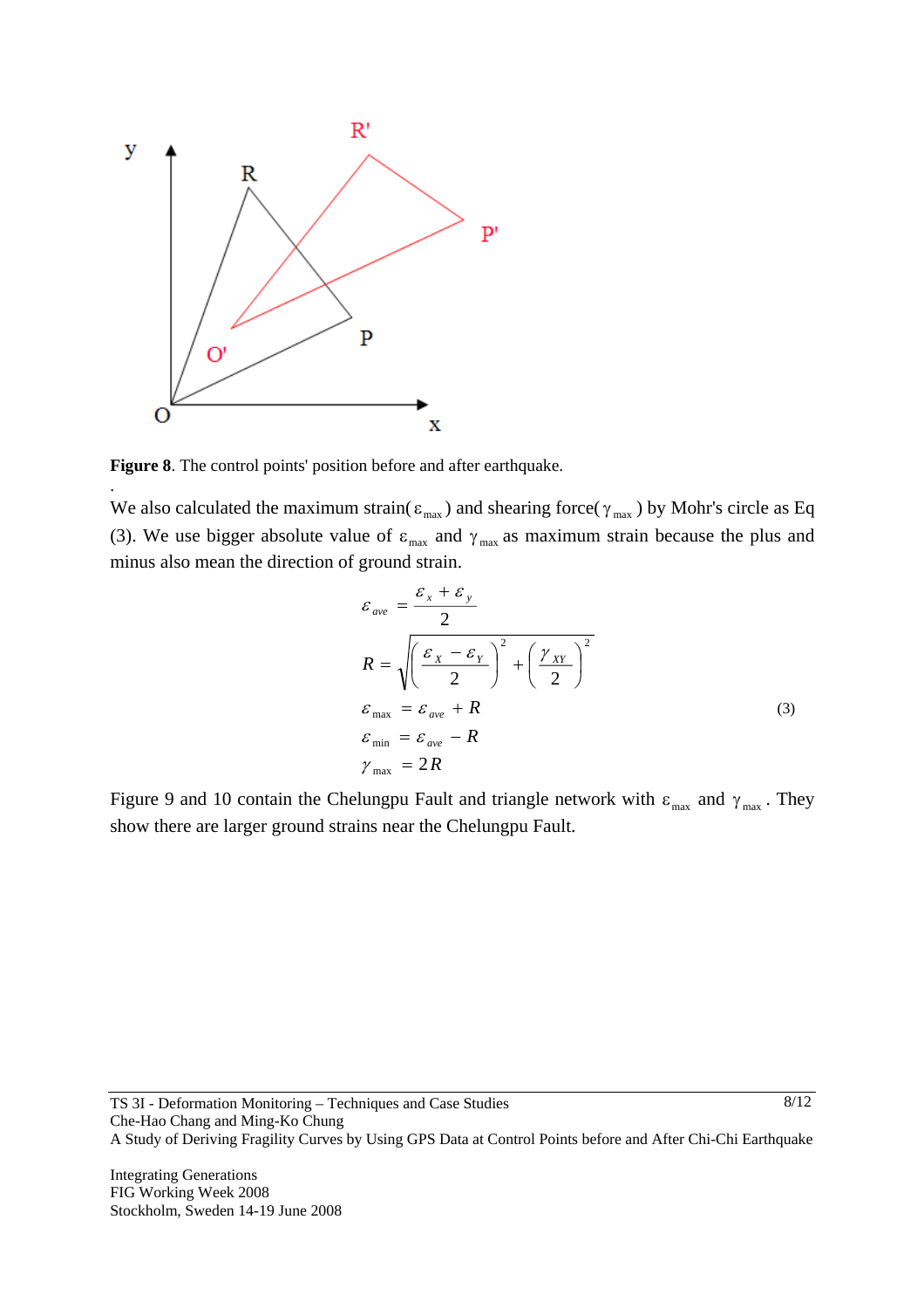

**Figure 9**. The triangle network of  $\varepsilon_{\text{max}}$  and Chelungpu Fault



**Figure 10**. The triangle network of  $\gamma_{\text{max}}$  and Chelungpu Fault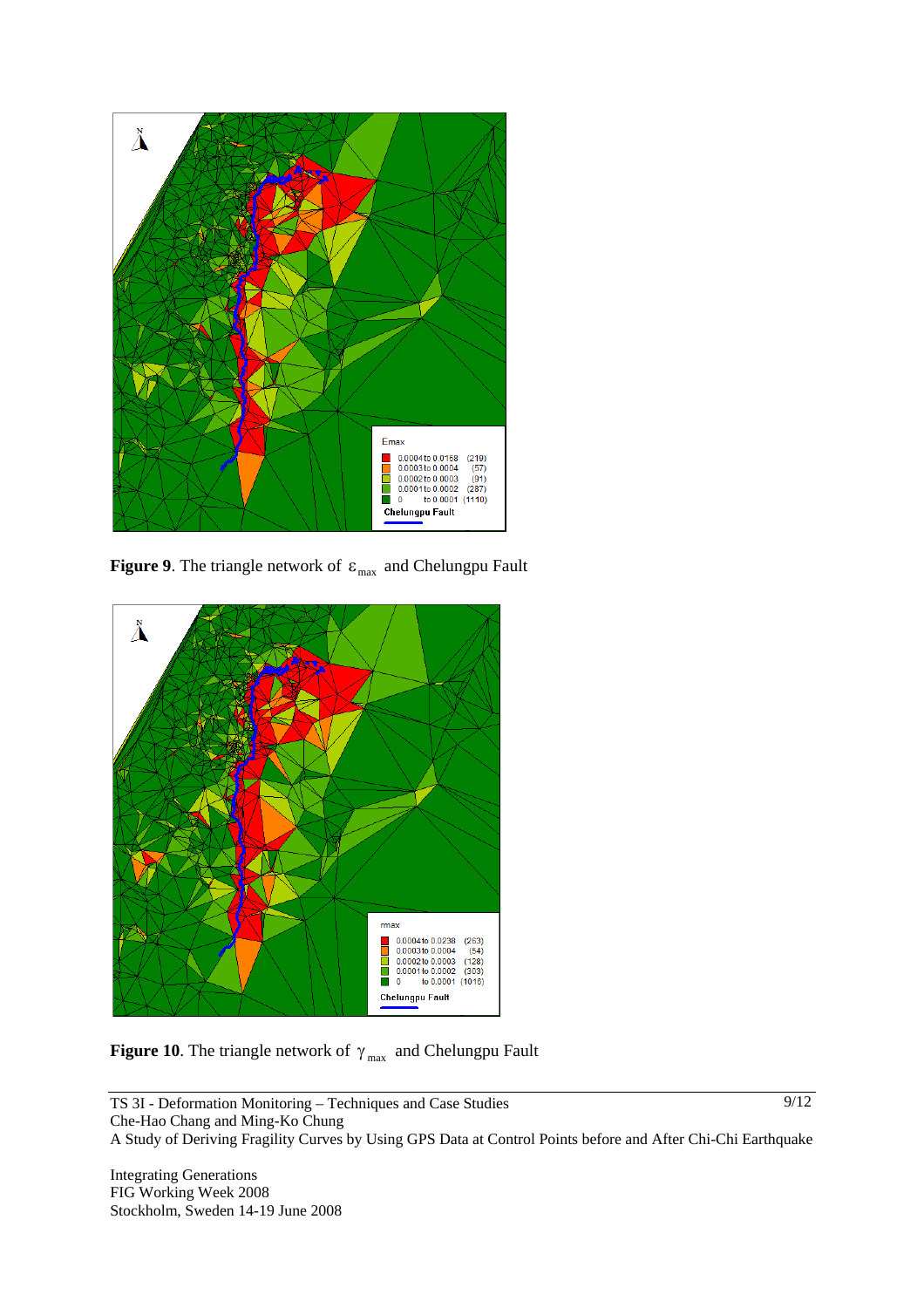# **3.2 Regression Analysis**

The regression analysis was performed by repair rate and PGD applied Strain gage Rosettes method. The repair rate(number of damaged points / km) was calculated by considering one town as a unit. We summed the total damaged point numbers and total pipeline length of the triangles within the town by GIS to calculate the repair rate of each town (Figure 11). The average  $\varepsilon_{\text{max}}$  and  $\gamma_{\text{max}}$  of each town can be also calculated by GIS. Therefore, the regression analysis can be conduct. Figure 12 and 13 show the result of regression analysis, the cities passed through by Chelungpu Fault have larger ground strains and repair rate, such as Wufeng, Fengyuan and Mingjian.



**Figure 11**. The damaged points, pipeline and triangle network in Mingjian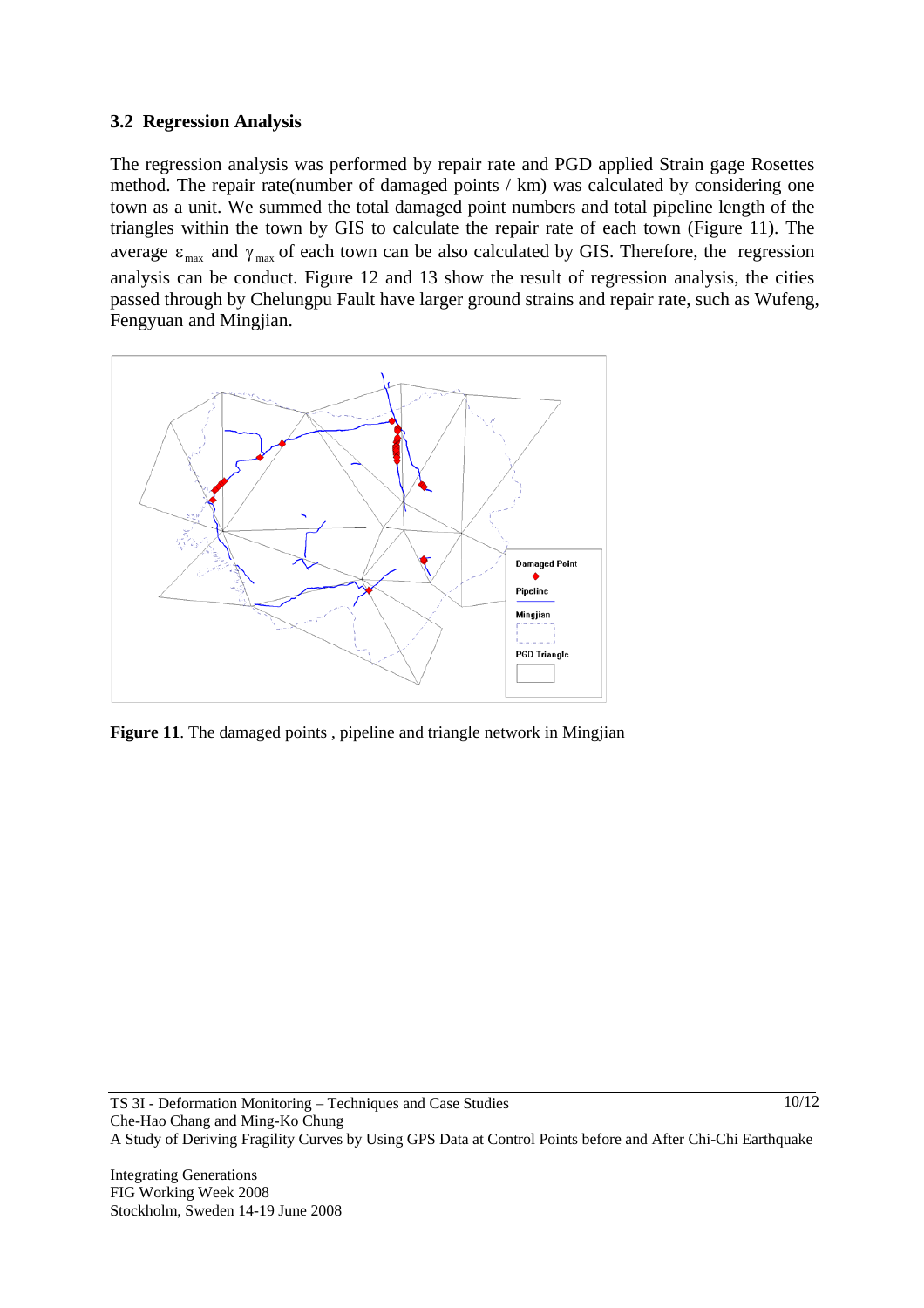

**Figure 12.** The regression analysis of  $\varepsilon_{\text{max}}$  and RR





TS 3I - Deformation Monitoring – Techniques and Case Studies Che-Hao Chang and Ming-Ko Chung A Study of Deriving Fragility Curves by Using GPS Data at Control Points before and After Chi-Chi Earthquake 11/12

Integrating Generations FIG Working Week 2008 Stockholm, Sweden 14-19 June 2008